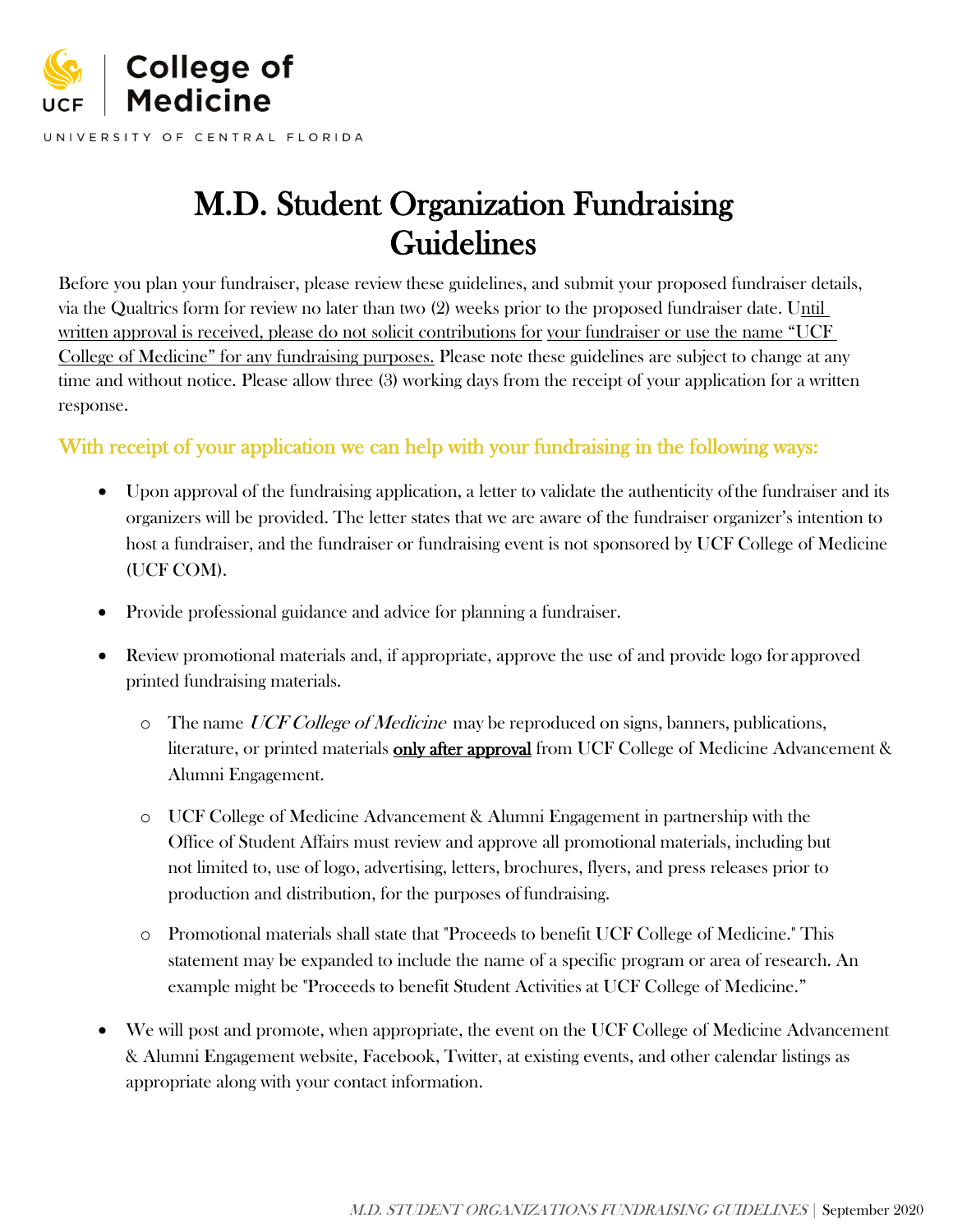## Revenue Reporting

- Within 15 days after the event, the organizer(s) must submit net proceeds to UCF College of Medicine Advancement & Alumni Relations. The check should be made payable to the "UCF Foundation"
- Online fundraisers  $m$ ay be permitted in certain instances (Venmo, CashApp, Apple Pay) please contact Student Affairs or the Advancement Office before proceeding.

## Receipting and Tax-Deductibility of Charitable Donations

- Please make a check representing proceeds payable to "University of Central Florida Foundation" [within 30 days after the](mailto:elizabeth.gordon@northwestern.edu) event.
- If your organization is not a 501 (c)(3), please contact **Rachael Bacchus**, 407-266-1043 or [Rachael.Bacchus@ucf.edu](mailto:Rachael.Bacchus@ucf.edu) for further guidance on how to proceed.
- Under certain circumstances, provide written tax receipts to donors who make checks payable to "UCF Foundation"

# As policy, University of Central Florida and/or the UCF College of Medicine *cannot* perform the following activities or functions for events it does not directly sponsor:

- Extend our sales tax exemption.
- Issue receipts for donations not made directly to University of Central Florida, which includes In- kind donations.
- Provide insurance coverage or secure permits.
- Provide mailing lists of donors, physicians, employees, or volunteers.
- Provide University of Central Florida or UCF College of Medicine letterhead for your event use.
- Provide banking, funding, or reimbursement of expenses.
- Solicit sponsorship revenue for your fundraising activities.
- Guarantee attendance of University of Central Florida or UCF College of Medicine staff, faculty, physicians, or patients at the event.
- Provide auction services or systems.